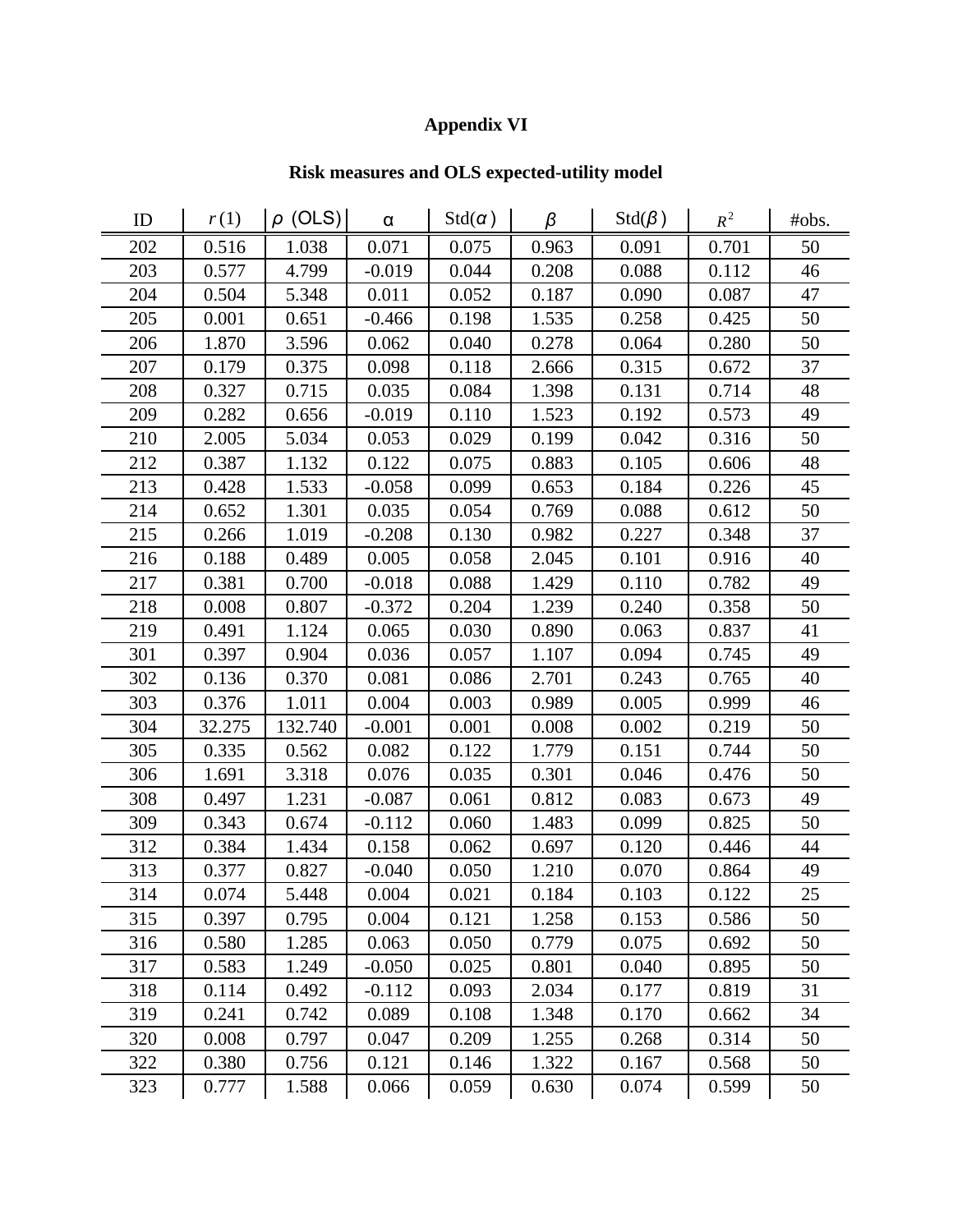| ID  | r(1)  | $\rho$ (OLS) | $\alpha$ | $Std(\alpha)$ | β     | $Std(\beta)$ | $R^2$ | #obs. |
|-----|-------|--------------|----------|---------------|-------|--------------|-------|-------|
| 326 | 0.334 | 0.895        | $-0.050$ | 0.061         | 1.118 | 0.127        | 0.627 | 48    |
| 327 | 0.483 | 0.924        | 0.178    | 0.097         | 1.083 | 0.126        | 0.607 | 50    |
| 401 | 0.375 | 0.706        | 0.180    | 0.113         | 1.417 | 0.158        | 0.626 | 50    |
| 402 | 0.228 | 0.660        | 0.290    | 0.056         | 1.515 | 0.079        | 0.896 | 45    |
| 403 | 0.164 | 0.579        | 0.362    | 0.076         | 1.726 | 0.130        | 0.824 | 40    |
| 404 | 1.358 | 2.601        | 0.059    | 0.093         | 0.384 | 0.145        | 0.128 | 50    |
| 405 | 0.321 | 0.630        | 0.242    | 0.083         | 1.588 | 0.099        | 0.846 | 49    |
| 407 | 1.933 | 2.479        | 0.461    | 0.042         | 0.403 | 0.053        | 0.543 | 50    |
| 408 | 0.741 | 2.544        | 0.634    | 0.054         | 0.393 | 0.060        | 0.469 | 50    |
| 409 | 0.441 | 0.875        | 0.682    | 0.079         | 1.143 | 0.099        | 0.737 | 50    |
| 410 | 0.573 | 1.294        | 0.431    | 0.058         | 0.773 | 0.071        | 0.710 | 50    |
| 411 | 0.250 | 0.633        | 1.194    | 0.042         | 1.579 | 0.134        | 0.823 | 32    |
| 412 | 0.233 | 0.439        | 0.199    | 0.109         | 2.277 | 0.182        | 0.801 | 41    |
| 413 | 0.490 | 3.707        | 0.464    | 0.031         | 0.270 | 0.049        | 0.412 | 45    |
| 414 | 0.334 | 0.732        | 0.331    | 0.077         | 1.365 | 0.113        | 0.757 | 49    |
| 415 | 0.059 | 0.458        | 0.638    | 0.212         | 2.181 | 0.749        | 0.298 | 22    |
| 416 | 0.451 | 1.018        | 0.600    | 0.040         | 0.983 | 0.057        | 0.862 | 50    |
| 417 | 0.216 | 0.505        | 0.199    | 0.062         | 1.981 | 0.117        | 0.862 | 48    |
| 501 | 0.315 | 0.822        | $-0.189$ | 0.060         | 1.216 | 0.103        | 0.749 | 49    |
| 502 | 0.927 | 1.896        | $-0.060$ | 0.059         | 0.528 | 0.072        | 0.527 | 50    |
| 503 | 0.270 | 0.620        | $-0.411$ | 0.068         | 1.614 | 0.231        | 0.596 | 35    |
| 505 | 0.323 | 0.531        | $-0.772$ | 0.084         | 1.884 | 0.123        | 0.849 | 44    |
| 506 | 0.168 | 0.547        | 0.002    | 0.131         | 1.828 | 0.194        | 0.707 | 39    |
| 507 | 0.207 | 0.683        | $-0.121$ | 0.097         | 1.465 | 0.156        | 0.667 | 46    |
| 509 | 0.519 | 1.090        | $-0.084$ | 0.047         | 0.918 | 0.068        | 0.790 | 50    |
| 510 | 0.360 | 0.648        | $-0.363$ | 0.099         | 1.544 | 0.106        | 0.814 | 50    |
| 511 | 0.495 | 1.202        | $-0.255$ | 0.084         | 0.832 | 0.093        | 0.631 | 49    |
| 512 | 0.420 | 0.944        | $-0.329$ | 0.068         | 1.059 | 0.097        | 0.723 | 48    |
| 513 | 0.563 | 1.088        | $-0.200$ | 0.069         | 0.919 | 0.087        | 0.699 | 50    |
| 514 | 0.382 | 0.764        | $-0.900$ | 0.069         | 1.308 | 0.092        | 0.807 | 50    |
| 515 | 1.894 | 5.158        | $-0.478$ | 0.032         | 0.194 | 0.036        | 0.382 | 50    |
| 516 | 2.919 | 4.672        | $-0.391$ | 0.022         | 0.214 | 0.031        | 0.492 | 50    |
| 517 | 0.145 | 0.345        | $-0.149$ | 0.246         | 2.897 | 0.401        | 0.537 | 47    |
| 518 | 0.373 | 0.829        | $-0.504$ | 0.113         | 1.207 | 0.172        | 0.518 | 48    |
| 519 | 0.455 | 1.725        | $-0.923$ | 0.077         | 0.580 | 0.133        | 0.306 | 45    |
| 520 | 0.125 | 0.477        | $-0.611$ | 0.113         | 2.098 | 0.171        | 0.820 | 35    |
| 601 | 0.040 | 0.542        | $-0.877$ | 0.111         | 1.846 | 0.482        | 0.495 | 17    |
| 602 | 0.349 | 0.815        | $-0.010$ | 0.091         | 1.227 | 0.118        | 0.696 | 49    |
| 604 | 0.538 | 0.991        | $-0.730$ | 0.025         | 1.009 | 0.034        | 0.949 | 50    |